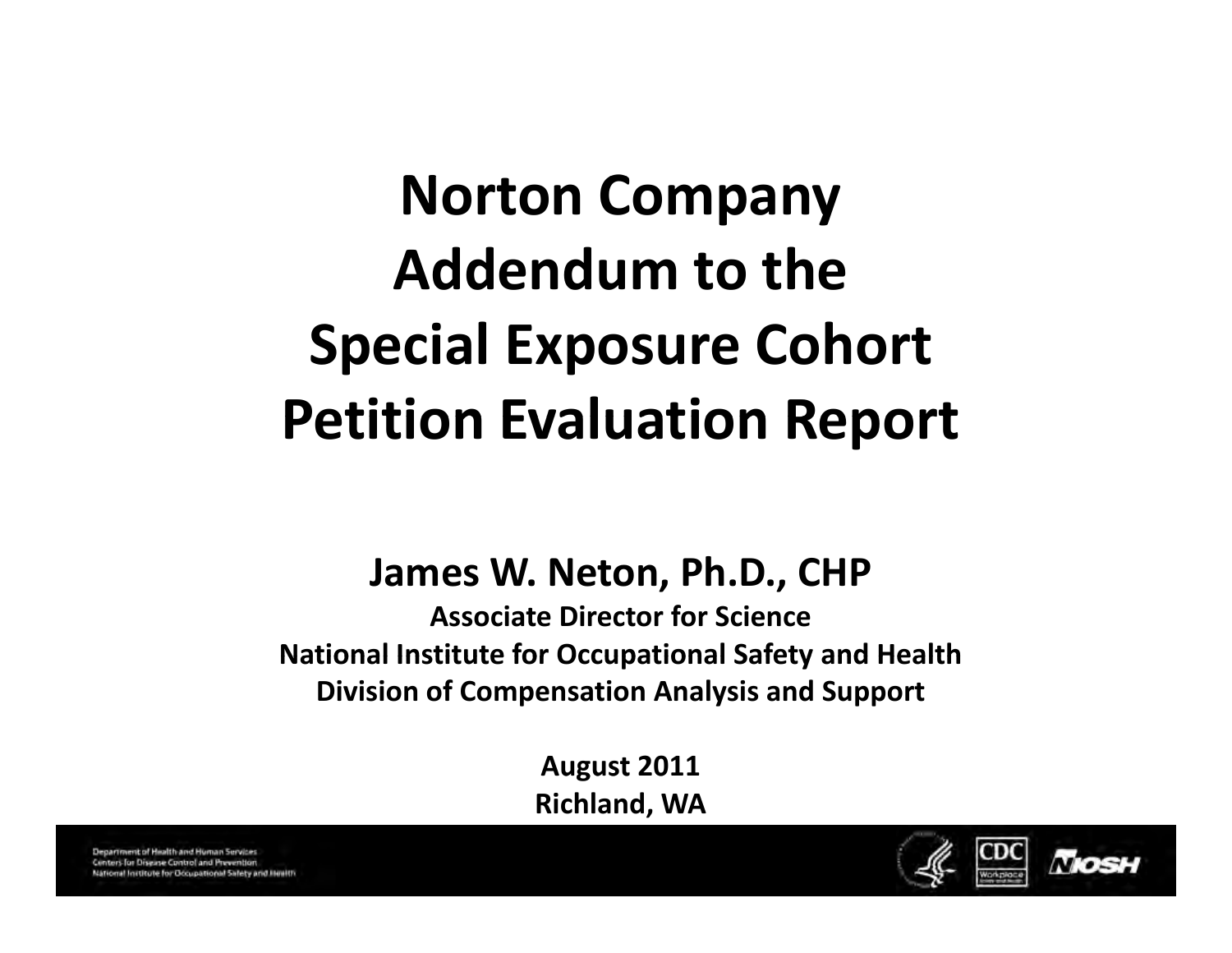## **Derivation of Proposed Source Term Depletion Rates at Norton**

- $\blacksquare$  **ORAU-OTIB-0070** allows for a source depletion **rate of 1% per day**
	- **Used when empirical clearance data is not available**
- **New depletion rate was established from data at other uranium facilities**
	- $\bullet$  **Based on observed, rather than theoretically derived depletion rates**

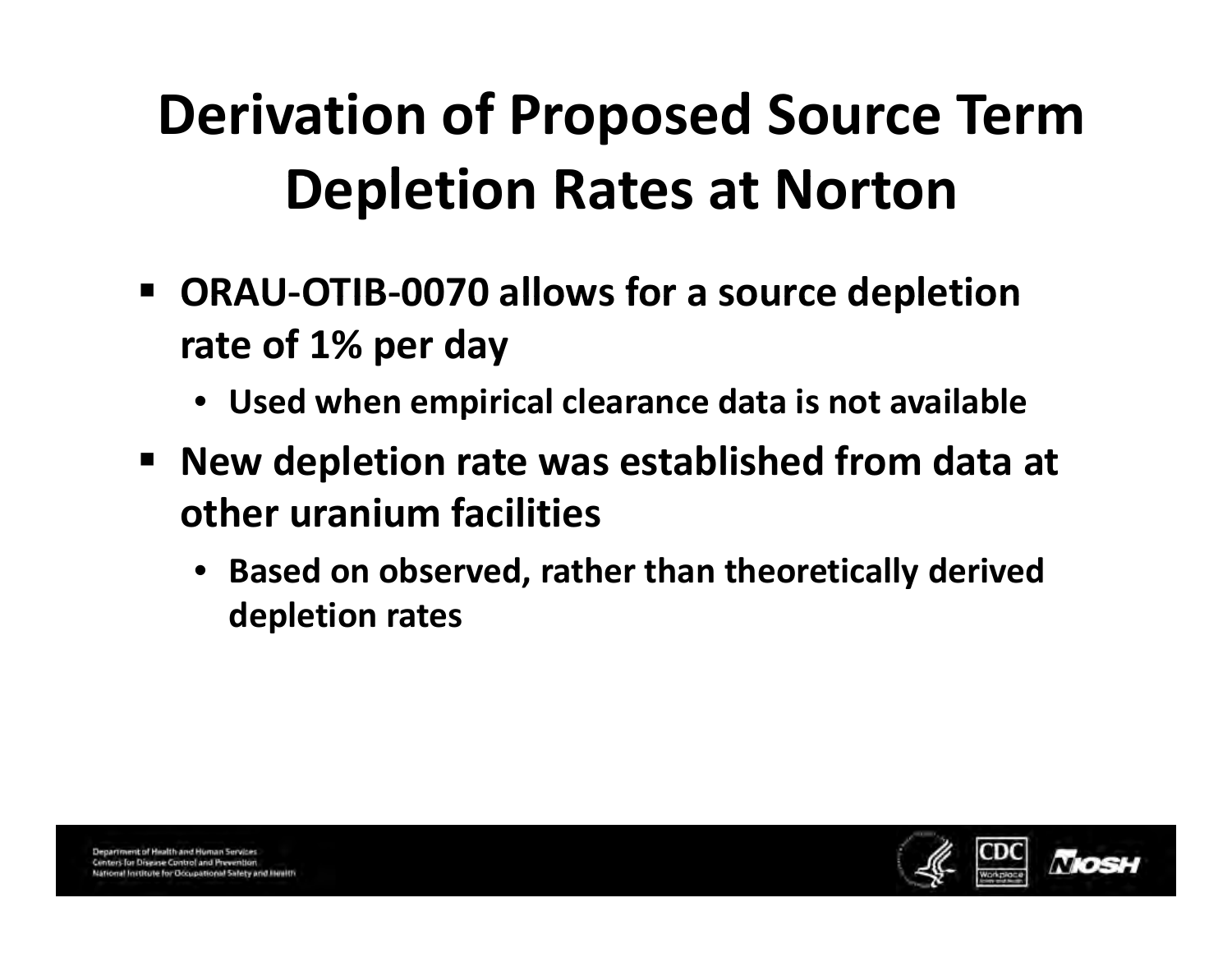#### **Table 7-1A: Source-Term Depletion Rates During Residual Period**

| <b>Facility</b>              | <b>Depletion Rate (per day)</b> |
|------------------------------|---------------------------------|
| <b>Blockson</b>              | 0.00076                         |
| Dow Madison                  | 0.00027                         |
| <b>General Atomics</b>       | 0.00116                         |
| <b>Simonds Saw and Steel</b> | 0.00049                         |
|                              |                                 |
| <b>Average</b>               | 0.00067                         |